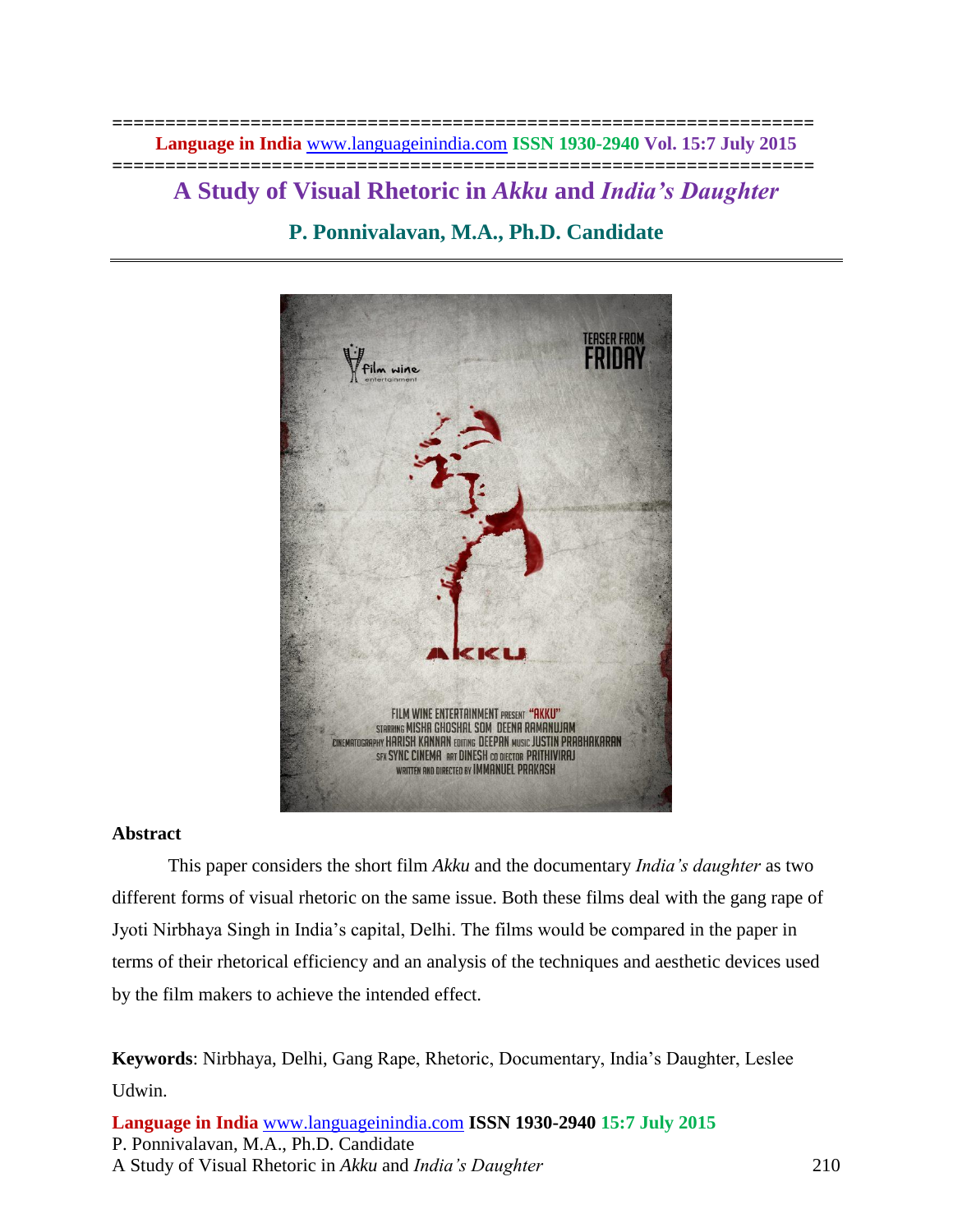# *Nirbhaya –* **A Symbol of Long Struggle**

*Nirbhaya* was the name used by the press to discuss the brutal gang rape and fatal assault of twenty three year old Jyoti Singh Pandey, a Physiotherapy intern, by six men when she was travelling with a friend in a school bus on the night of  $16<sup>th</sup>$  December, 2012. The media used the name Nirbhaya, which means fearless for the sole reason that the Indian government does not allow the rape victim's name to be publicized. On  $29<sup>th</sup>$  December 2012 Jyoti Singh passed away due to the mortal injuries inflicted on her by her assailants. This created a massive public unrest and four of the convicts were sentenced to death by a fast-track court. Since one of the convicts was a juvenile, he was sent to a reform facility for a period of three years. One of the five other convicts had apparently killed himself in police custody.

The incident garnered national and international attention and the attitude of Indian men towards women was widely attacked. The Nirbhaya case became a symbol of the long-drawn struggle against the Indian mindset of accusing the raped woman and not the rapist. Based on this issue, a made-for-You tube Tamil short film titled *Akku* directed by Immanuel Prakash was released on  $9<sup>th</sup>$  July 2013. Couple of years later, based on the same issue, The British Broadcasting Corporation telecasted a documentary titled *India's Daughter*, directed by Leslee Udwin in the UK on  $4<sup>th</sup>$  March 2015. It was a part of the BBC's Storyville series. The Documentary was banned by the Indian government based on a court order on 4<sup>th</sup> March 2015.

## *Akku* **- A Fictional Short Film Based on the Nirbhaya Case**

*Akku* is a fictional short film based on Nirbhaya's case with a running time of approximately twenty minutes and *India's Daughter* is a documentary on the same case with a running time of approximately one hour. The former is a fictional story springing from a real incident and the latter is a documentary, which "tells a real life story", claiming truthfulness (Aufderheide 2). The short film *Akku* traces the life of a motherless young medical intern Nithya, brought up by her father. On a late night, when she leaves the hospital with her boyfriend after attending to a child birth case, she is fatally raped by three men on a running bus. The film ends when her father comes out of the hospital room where a dying Nithya is admitted, to see the new born baby girl whose birth was aided by Nithya a short while ago.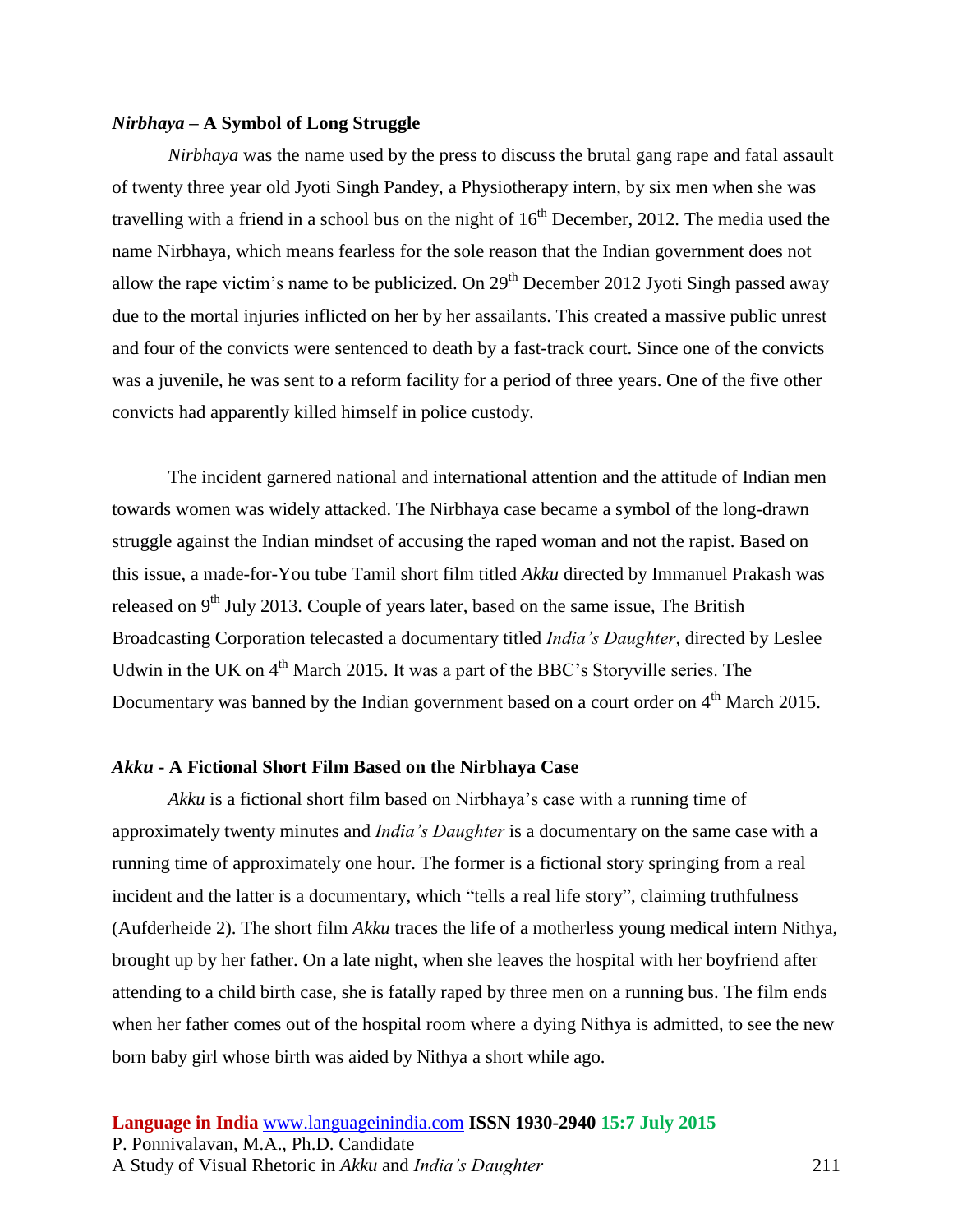

# *India's Daughter*

On the other hand, *India's Daughter* is a documentary which reconstructs a few incidents from the Nirbhaya case with a voice over and interspersed with actual footage and the interviews of Jyoti's parents, Jyoti's tutor, Mukesh Singh, defense lawyers of the criminals, Police Commissioner and a few others. The interview of Mukesh Singh, one of the convicts, acts as a central piece to the narrative of the documentary.

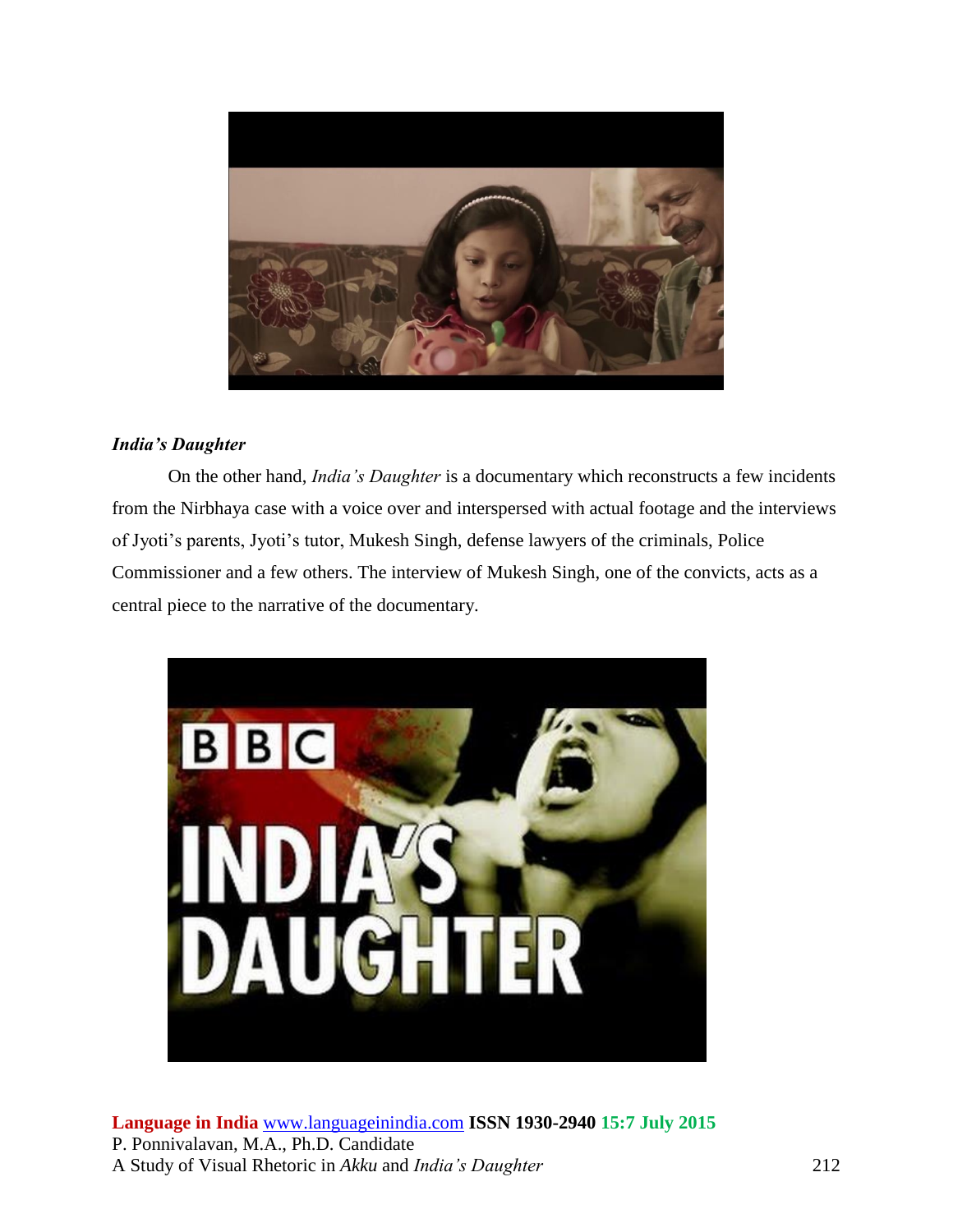# **Focus of This Paper**

This paper considers these two films as two distinct forms of visual rhetoric based on the same issue with a similar purpose. Though belonging to two different sub-genres of film, they are cultural creations, creatively differing from other films in terms of their rhetorical quality.

*Akku* is an Indian film, made from within the culture critiquing it, communicating what and how the culture should be and *India's Daughter* is from another culture, criticizing the way India treats its women seeking a change in the mindsets of men. But the purpose of these two films seems to go beyond national boundaries, and it is to create awareness and sensitize people about rape.

#### **Products of Human Creativity**

In countries like India, cases like these and honor killings are not uncommon. Sometimes, people take the word culture right out of the context which is being civil and "allows us to live together in communities" (Ryan ix) in harmony and use it for justifying violence against women. As creative cultural productions, these two films attack violence against women and demand a change of social attitude. They are products of "human creativity" which "is our way of modifying the first meaning of culture as civilized normativity" (Ryan x).

Since they are two distinct film genres they attempt to convey the immediate need to change the way in which women are treated in the name of "civilized normativity", in two different ways. Not only do these films deal with the same subject matter, but they also vehemently demand a cultural change. They don't propagandize ideas of a political party, or a dominant ideology, but they ask for a change in the unhealthy culture in which the victim is blamed for rape.

## **Made with a Purpose: Social Change**

**Language in India** [www.languageinindia.com](http://www.languageinindia.com/) **ISSN 1930-2940 15:7 July 2015** P. Ponnivalavan, M.A., Ph.D. Candidate A Study of Visual Rhetoric in *Akku* and *India's Daughter* 213 Since these films are ingrained with the need for social change, the researcher considers them to be two varied forms of visual rhetoric. The researcher has chosen the term rhetoric to discuss the films in question, because of the purpose with which they are made: To bring about a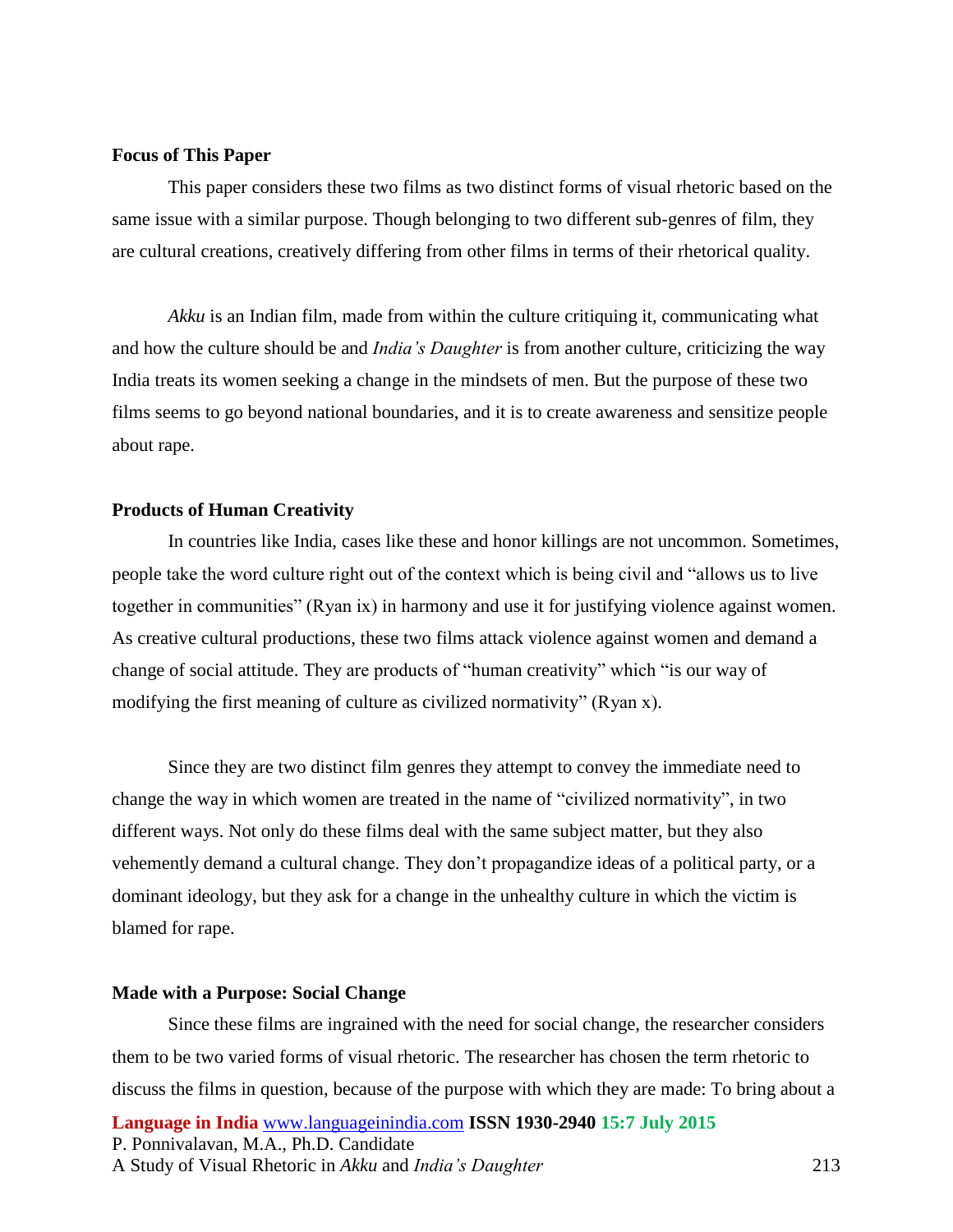social change by identifying and persuading. Films, as compilations of carefully shot visuals projected on screen, try to convincingly tell a story and prove a thesis which is precisely what the rhetoricians attempted in the streets of ancient Rome.

## **Definition of Rhetoric**

In the Aristotelian sense, Rhetoric: "is an essential art, for example, for the persuasion of uneducated or uneducable audiences". (Richards 32) In other words it is the art of persuasion, usually limited to oratory. Sometimes it is considered to be an art of ill repute because of its ornamental word play.

The present day associates Rhetoric with politicians, who persuade masses to their own ends with their language skills. But in the 20<sup>th</sup> century, the literary theorist Kenneth Burke had a major influence on Rhetorical theorists. He separated new rhetoric from the old one: "A fundamental Burkean contribution to rhetorical studies was the move away from the traditional association of rhetoric with acts of persuasion, and toward the more elaborate idea of rhetoric as the process of identification, which is rooted in the notion of substance". (Ryan and Ingram 59)

According to Burke, the identification is not possible if there is no common substance between the rhetorician and the audience with which they could identify themselves. (Ryan and Ingram 59) After Burke, Rhetoric was not just limited to oratory but included "performative acts" which were "directed towards persuasion and identification". (Ryan and Ingram 59) Visuals have played a major role in communication as early as the Egyptian Hieroglyphics. Film could be seen as a highly evolved visual form which still serves the age old purpose of communicating and convincing. It is extremely difficult to perceive the inclusiveness of the term visual. Some scholars limit it to charts and graphs while some extend it to include artistic images. Virtually, "it could include the study of the visual aspect of pretty much anything created by human hands — a building, a toaster, a written document, an article of clothing -- making the study of "visual rhetoric" overlap greatly with the study of design". (Hill and Helmers ix-x) If we apply this term to advertising, television and cinema, a "new field of inquiry" emerges, opening up a number of new possibilities. (Hill and Helmers ix-x) So in this paper, the term visual is used to discuss the rhetoric of the two films in question.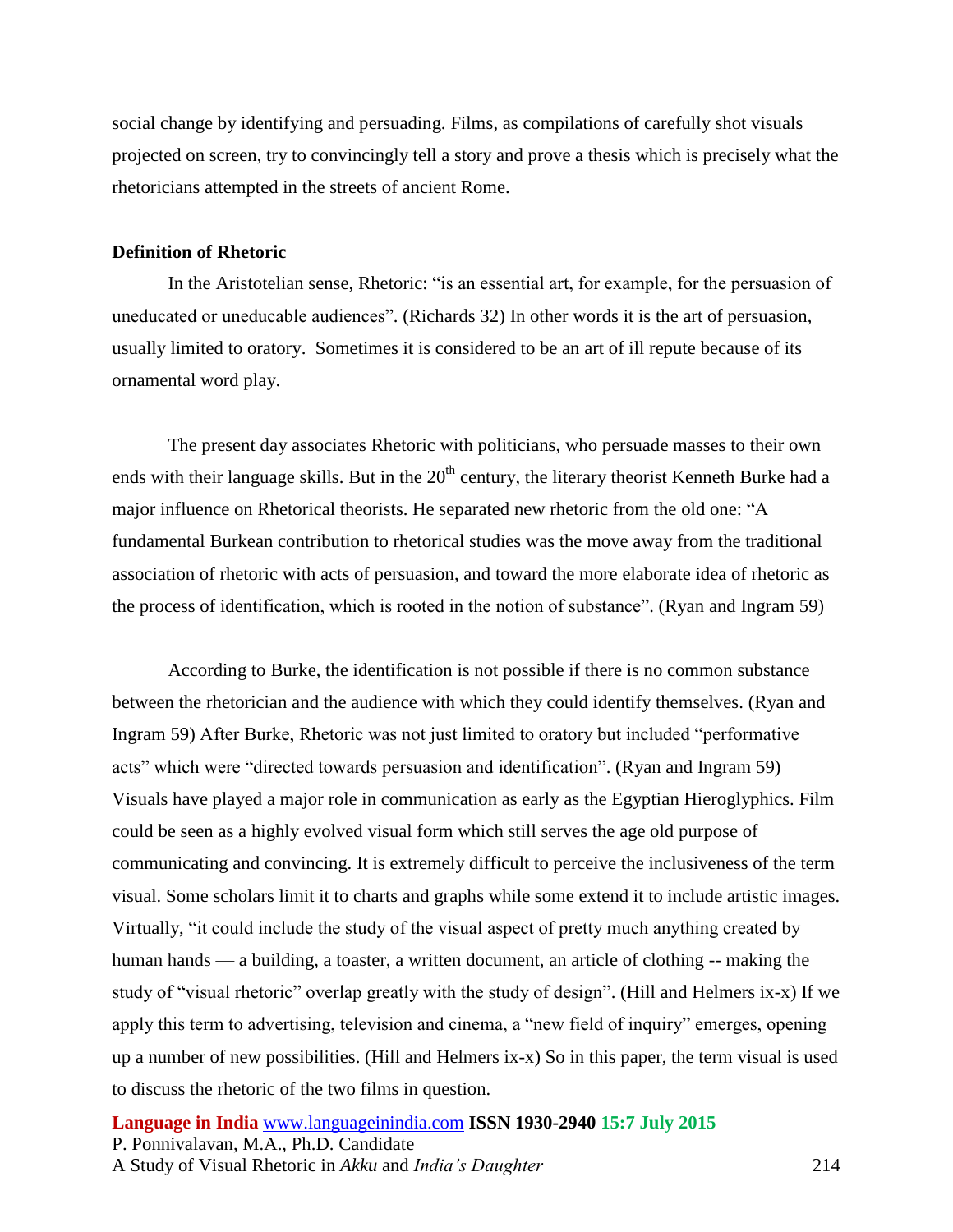# **The Identification Process**

To begin with, the "identification" process takes place very early in both films. In *Akku*, the title credits are backed up by a colorful musical montage of Nithya's life from a little girl to that of young Doctor, being brought up by her father. The identification happens in the mind of the audience as soon as it realises that it is about a gentlemanly father and his beautiful girl child. Family, being one of the most powerful cultural institutions in India, is employed as a part of the narrative in this short film to familiarize itself with the audience to make them identify themselves with the story and establish a bond between the storyteller and the viewers.

From another perspective, if the film can be considered as an artistic tool created to sensitize the minds of men, every man would identify with the responsible father. Not stopping with this, the identity is reiterated when after talking to a sinking Nithya in the hospital, her father looks at one of the rapists who is meeting his new born girl child for the first time, without the knowledge that the man is responsible for all the terrible misery.

The final scene, full of dramatic irony, conveys the message that rapists are not monsters from space, but common men and the mindset is what makes them different. An observant male viewer would be able to identify himself with Nithya's father as well as the rapist, as the father of a girl child. In the documentary, identification begins right from the title. The word 'India' in the title is carefully chosen to bring the Indian audience together. The word 'Daughter' is used as an appeal to not just an Indian women but women all over the world. As Leslee Udwin remarks in an online interview, "To me the word daughter conjures up a set of imperatives. I'm the mother to a daughter. I feel the need to protect her in a world that is hostile to her" (Udwin), the film tries to communicate the information that women should not remain mute when violent crimes are committed against them.

## **Consubstantiality of the Audience**

**Language in India** [www.languageinindia.com](http://www.languageinindia.com/) **ISSN 1930-2940 15:7 July 2015** P. Ponnivalavan, M.A., Ph.D. Candidate A Study of Visual Rhetoric in *Akku* and *India's Daughter* 215 At the next level, the film focuses a lot on the interview of the victim's mother at their modest home, though the interview of Mukesh Singh acts as a center piece to the film's narrative. With a tone that is like a slap on the face, *India's Daughter* exposes the brutality that is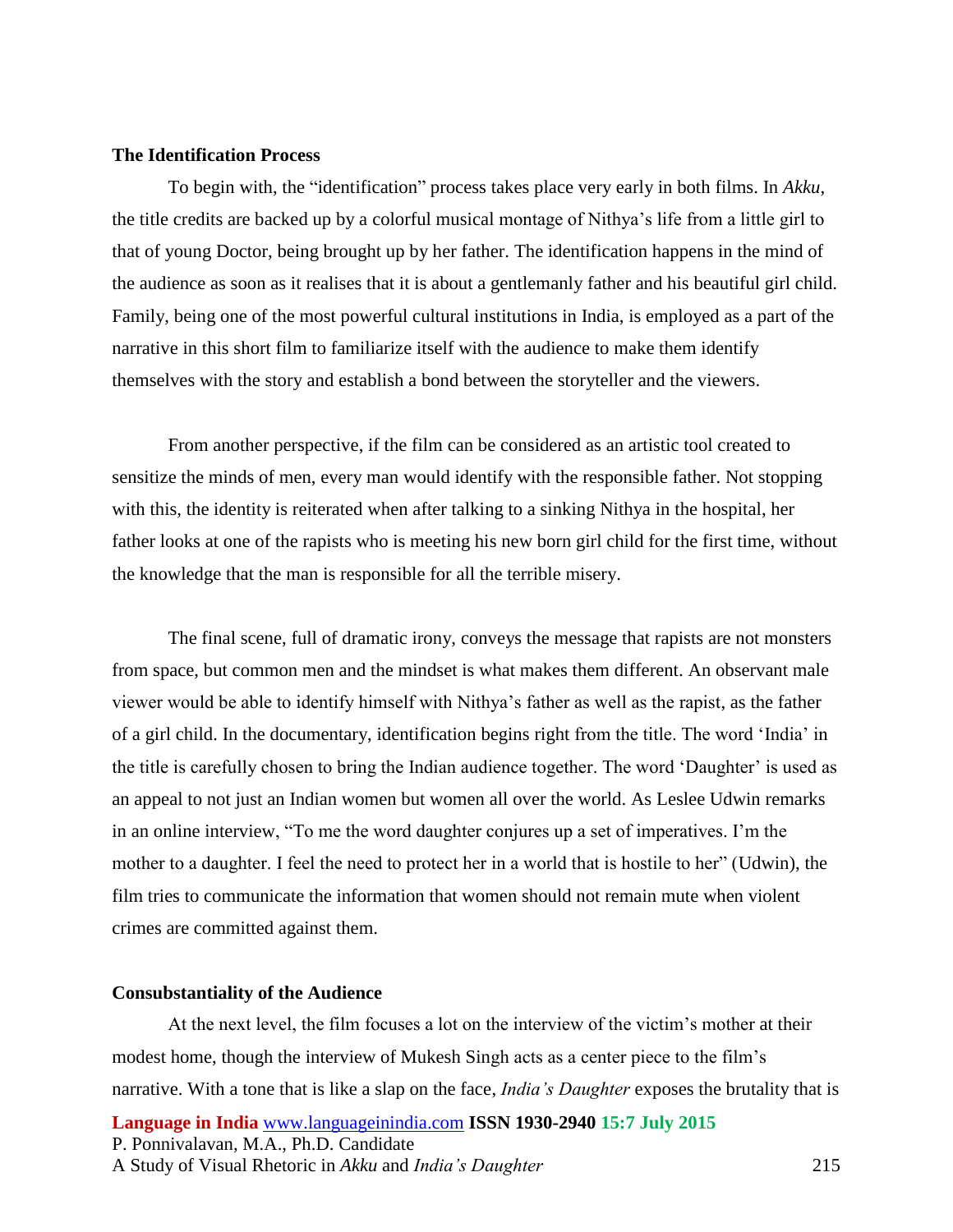inflicted on a young Indian woman, to the world. Once the identification process is complete, the audience becomes "consubstantial" with what it identifies with and "share the same substance". (Ryan and Ingram 59)

This helps greatly in the process of persuading the audience to bring about a change by being sensitive. Without the identification process, the audience would not be involved enough in the film to be affected by the rape itself. Being a fictional short film, *Akku* achieves the intended effect in a subtle manner while *India's Daughter* accomplishes it through the hard hitting details about the rape though it doesn't reconstruct the rape incident.

# **Sustaining the attention of the audience**

There is no assurance that the audience which has identified itself with the films at the surface level would not deviate or feel alienated at a given point of time. Therefore, it becomes necessary for the rhetorician to sustain what has been achieved in the beginning.

The films in consideration have a lot of well-chosen symbols embedded at the right places. These symbols are nothing but an extension of the identification that has happened initially. This idea helps us to understand that persuasion, identification, and consubstantiality are not different from each other, but a single whole which cannot be separated. (Ryan and Ingram 60)

## **Living Place as an Effective Symbol**

One of the most striking visual symbols of *Akku* is the protagonist's living place, which is a brightly lit bungalow where she resides with her father. Subconsciously this would appeal to the upper class individuals in the audience. No one from this sect of the audience would be unmoved when such a wonderful home virtually crumbles to pieces when Nithya is raped. Educated audience which watches this film on YouTube would also be able to connect with this symbol.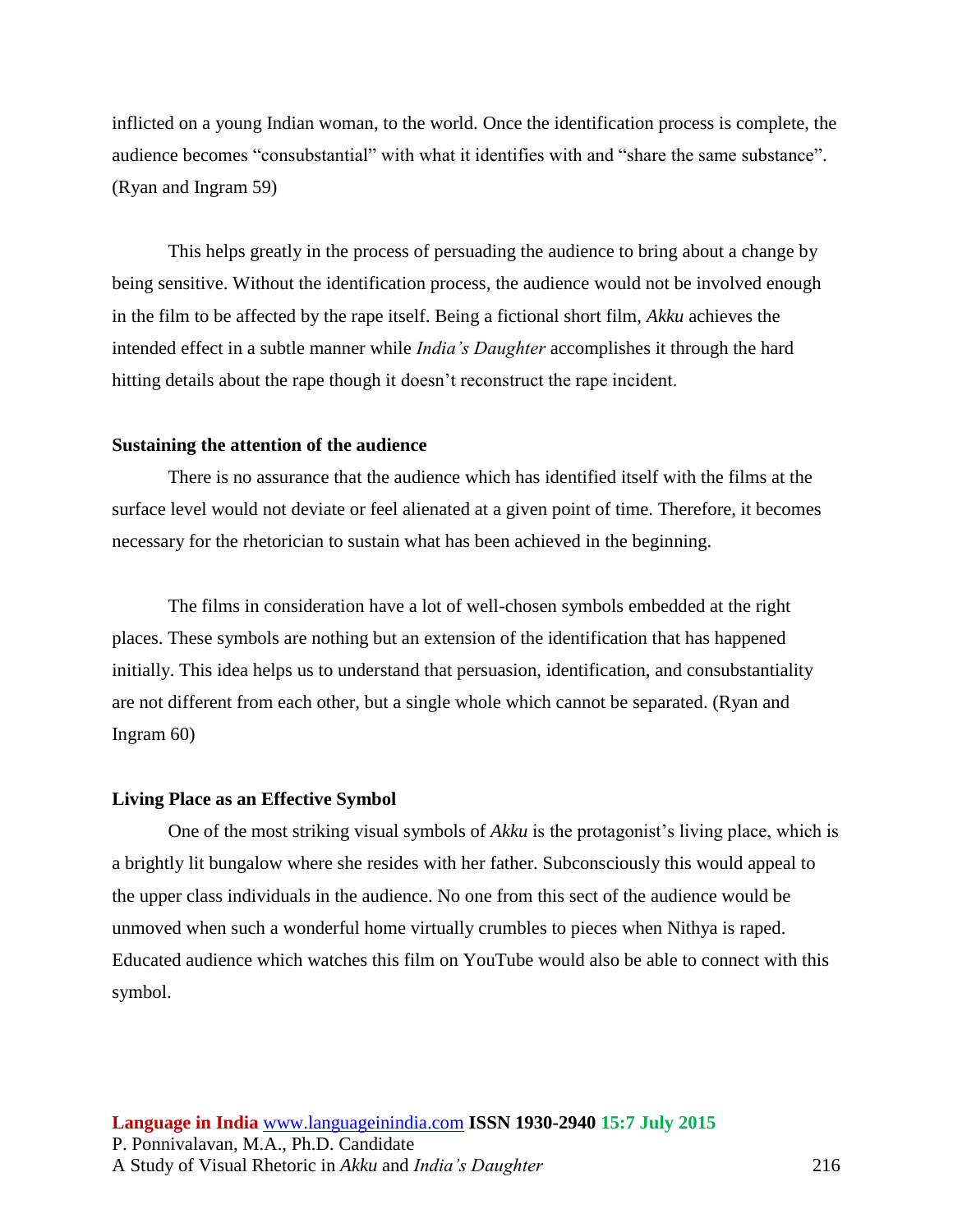The cinematographer of *Akku* makes it a point to use a few wide angle shots to showcase the posh house in the background. The wall clock, sofa settee and the gate are some of the objects that are seen in the house which add on to the symbolic significance of the house.

In reality, Jyoti Singh Pandey is from a poor family which struggled to support Jyoti's education. The portrayal of Jyoti's family in *India's Daughter* is completely different and close to reality as it claims truthfulness as a documentary. But Immanuel Prakash uses his creative freedom to take *Akku* to his target audience: the upper class. The upper class viewer might be watching this film in his workplace, on a moving train or at home with an at home feeling.

After the title montage, the film proceeds unassumingly, focusing on the love life of Nithya with the bungalow in the backdrop and adding on to the at home feeling of the targeted viewer. Once the primary identification phase is complete, when the viewer begins to tread along in the shoes of the protagonist, the individual's at home state is demolished when Nithya is mercilessly raped. People who like to watch fictional romances and relationship stories rather than harsh documentaries are delivered a tremendously violent film which initially created an "impression of shared interests". (Ryan and Ingram 60)

The house in *Akku* is a major symbol which enables the upper class viewers to identify with the film and once they are in, it showcases its own crumbling, destroying their at home feeling, demanding a social change.

# **The Bus**

Similar to the house in *Akku*, in *India's Daughter,* the bus which features in the reconstructed parts of the documentary is an essential symbol. The initial identification happens in this case by the ordinary fact that worldwide a number of people commute by bus every day. In this case, the rape has taken place in a "school" bus. Usually, the school bus stands for innocence, laughter and fun. But in this documentary the bus stands for the horror of rape.

**Language in India** [www.languageinindia.com](http://www.languageinindia.com/) **ISSN 1930-2940 15:7 July 2015** P. Ponnivalavan, M.A., Ph.D. Candidate A Study of Visual Rhetoric in *Akku* and *India's Daughter* 217 Though the rape incident is not visualized, we get to see the recurrent interior and exterior shots of the bus throughout the film. The interior shots are dark and eerie accompanied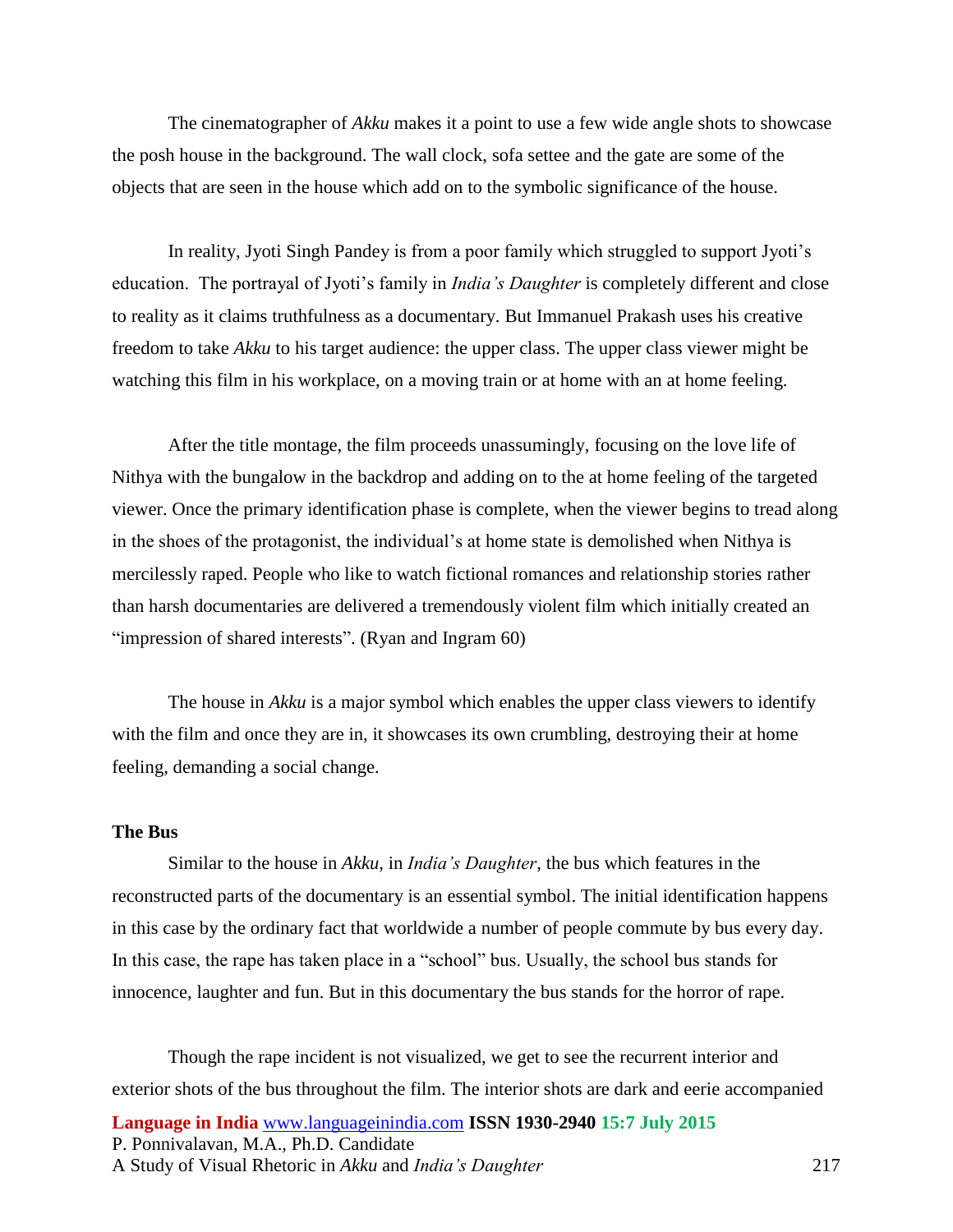by creepy music, symbolizing the darkness that has engulfed Jyoti's life and also stands for the darkness that has taken over the psyche of her assailants. The exterior shots portray the moving bus, amidst the bright lights of other automobiles similar to the American Noir films of the 70s and 80s. By not recreating the rape incident and filming just a few shots of the bus, the film maker lets the viewers imagine the incident all by themselves. This multiplies the horror of the actual incident and demands action from the audience's side for social change, making it a kind of visual "enthymeme" which is a "loosely syllogistic form of reasoning in which the speaker assumes that any missing premises will be supplied by the audience" ("rhetoric").

On the other hand, *Akku*, being a short film, includes the rape scene as an important part of the narrative. Though the scene doesn't have the multifold effect produced by the absence of the rape incident, it is the crescendo of the film and works as a part of a larger whole rather than in isolation.

## **Two Images**

Two strong images are placed one against the other in the mind of the audience which has become "consubstantial" with Nithya's father in *Akku*. The first one is the over the shoulder shot showing Nithya's father with a glass of alcohol looking at his dead wife's portrait on the wall, which Nithya calls her father's 'romance' with his dead wife. Secondly, when Nithya boards the bus with her friend Prakash, within a half-dark wide frame, we see the chief perpetrator of the crime looking at her with a cigarette between his lips. These two images juxtapose in the mind of the audience, suggesting that ultimately what matters is how a man treats a member of the opposite sex and culture is not a restraint but a matter of choice. Though these two images don't appear one after the other, they simulate the human experience which is "spatially oriented, nonlinear, multidimensional, and dynamic" in nature in order to persuade. (Foss 303) The nonlinearity becomes an obvious element in the documentary which strings its visuals (such as interviews, reconstructed incidents and footages of public protests and so on) in a specific manner to achieve its desired effect. When the visuals are used the right way, they become more real than reality itself, by the way they impinge themselves upon the mind of the audience.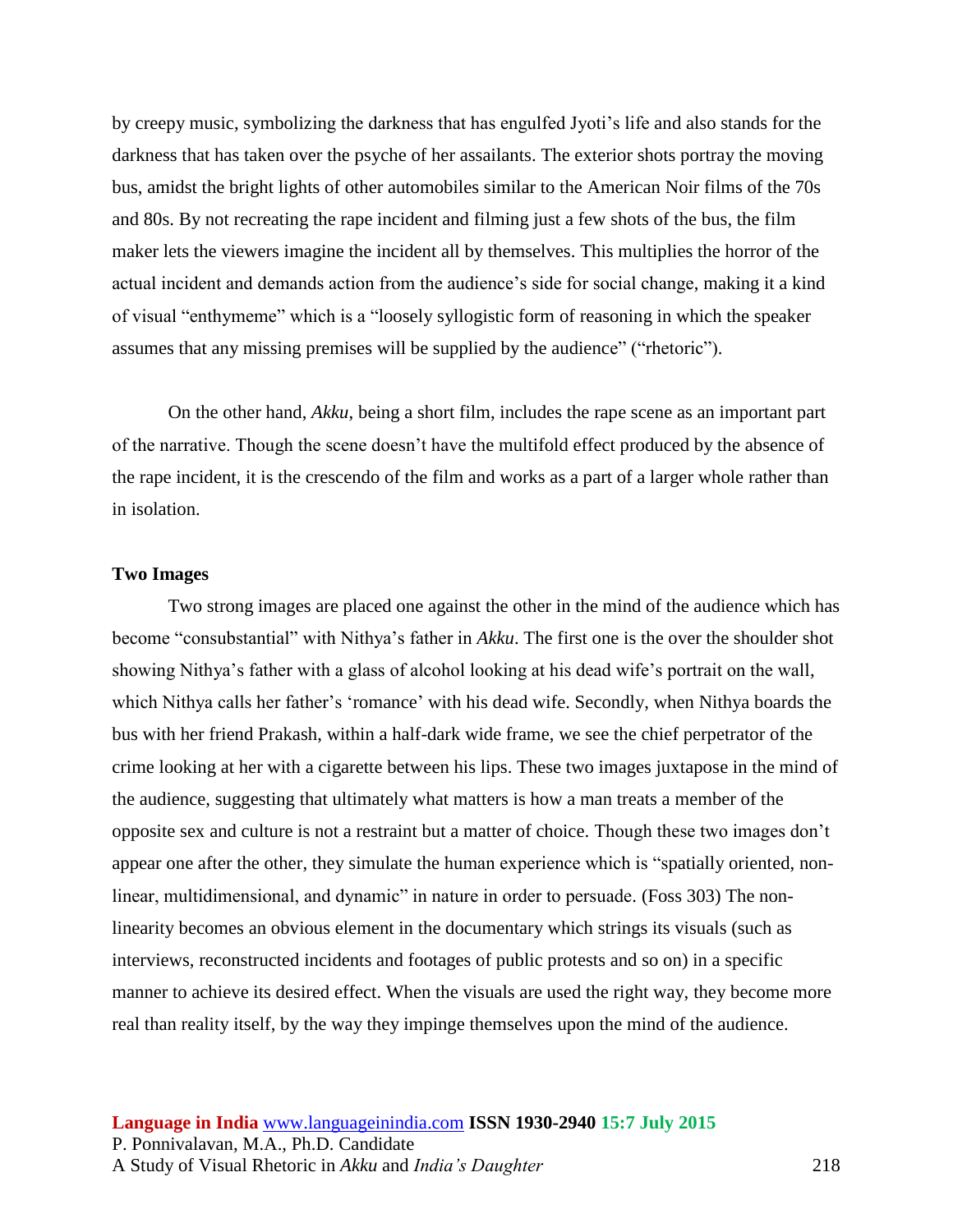The next important image used in these films is the recreation or recounting of the childhood incidents of the victim. In *Akku* the title montage contains visuals of Nithya growing up with her ambition of becoming a doctor. One particular image that captures the attention of the audience is that of a very young Nithya using a toy stethoscope on her father.

Similarly, in *India's Daughter*, Jyoti's mother recollects how as a child Jyoti would pull her eye lids asking her to wake up and her father says he didn't have an answer when Jyoti asked him why the moon comes out in the night.

# **Visual vs. Speech**

*Akku* provides the image visually while *India's Daughter* constructs it through speech. In both the cases, the purpose is to persuade the audience, using the aesthetic response that is produced by the childhood images of the victim, to the rhetorical purpose of rising against the idea of privileging a man though he is a rapist. The role of the interviews of the defense lawyers in the documentary is to expose the attitude of educated Indian men towards women. The attitude of the lawyers is not very different from that of the illiterate Mukesh Singh, one of the convicts. Education does not change the minds of these men as they are corroded by the dominant narrative of considering woman just as another object a man could possess. This objectification process is the dominant narrative, which is countered by the childhood images of the victim, through its aesthetic response.

## **The Shortcomings in terms of Rhetoric**

These films in question achieve what they intend to for the most part. But there are a few shortcomings which could be spotted in both the films in terms of rhetoric. Being a short film, true to its title which is the last Tamil alphabet comprising three dots, *Akku* focuses just on the personal aspect (of the victim, of the victim's father and of the criminal) of the crime and it doesn't touch upon the political and social aspects of the crime. However, this is certainly to do with the limitation of the genre to which the film belongs rather than the film itself. But as an end product, the rhetorical effect is slightly reduced because of this limitation.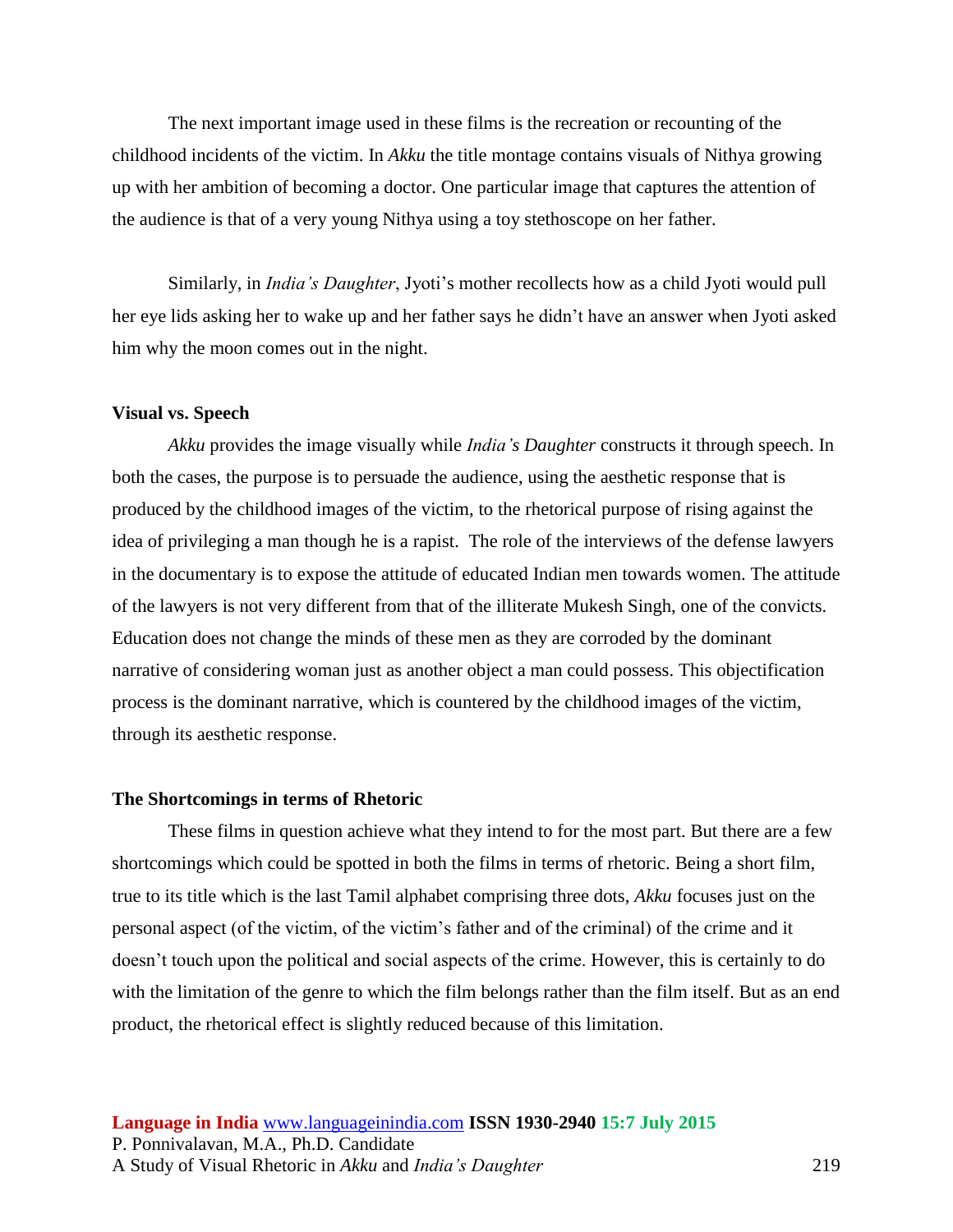*India's Daughter* on the other hand has a problem with its title. Being a BBC produced documentary it has a larger reach and the audience would include viewers of many nationalities. When a non-Indian views it there arise two issues: firstly, the immediate response to the title would be to brush it aside as another film from a first world nation about the miseries of a third world nation; second, if a non-Indian viewer watches the film, he would be concerned about the rape in the documentary and rapes in India, but not about the rapes that happen in his/her own country. The danger is the audience might lose its focus on the issue at hand and get diverted or alienated by the word "India's" in the title. Because of this, the film which is supposed to be against rape and to sensitize people, seems to stop with portraying "the voice and image of the "Indian man" with the "brutal mindset"" (Krishnan). Not only what is inside the film, but also the packaging of the film stand in the way of its complete rhetorical success.

# **Effectiveness of Visual Rhetoric**

Rhetoric is "Often used as an insult in the contemporary political scene, the word rhetoric has come to suggest...trickery set in contrast to real action..." (Ryan and Ingram 53). But the study of visual rhetoric in these two films reveals that rhetoric, when used for a just cause, is capable of bringing about a social change. People who had been insensitive to the real Nirbhaya incident might be sensitized by the images of it in these two films. Rhetoric is the beginning of critical thinking as it makes us "self-reflective". (Richards 176) Rheotric as an intellectual discipline has allowed us to study the films *Akku* and *India's Daughter* in a better light. Furthermore, the films have led us to a vivid understanding of the rhetorical techniques discussed in this research paper.

# **Works Cited**

====================================================================

#### **Primary Sources:**

*Akku*. Dir. Immanuel Prakash. Perf. Misha Ghoshal, Deena and Ramanujam. YouTube.

YouTube, 09 July 2013. Web. 23 May 2015.

<https://www.youtube.com/watch?v=UnlxiE1S5Zk>.

*India's Daughter*. Dir. Leslee Udwin. Berta Film, 2015. YouTube. YouTube, 04 Mar. 2015.

Web. 23 May 2015. <https://www.youtube.com/watch?v=Flsg61NaD80>.

## **Secondary Sources:**